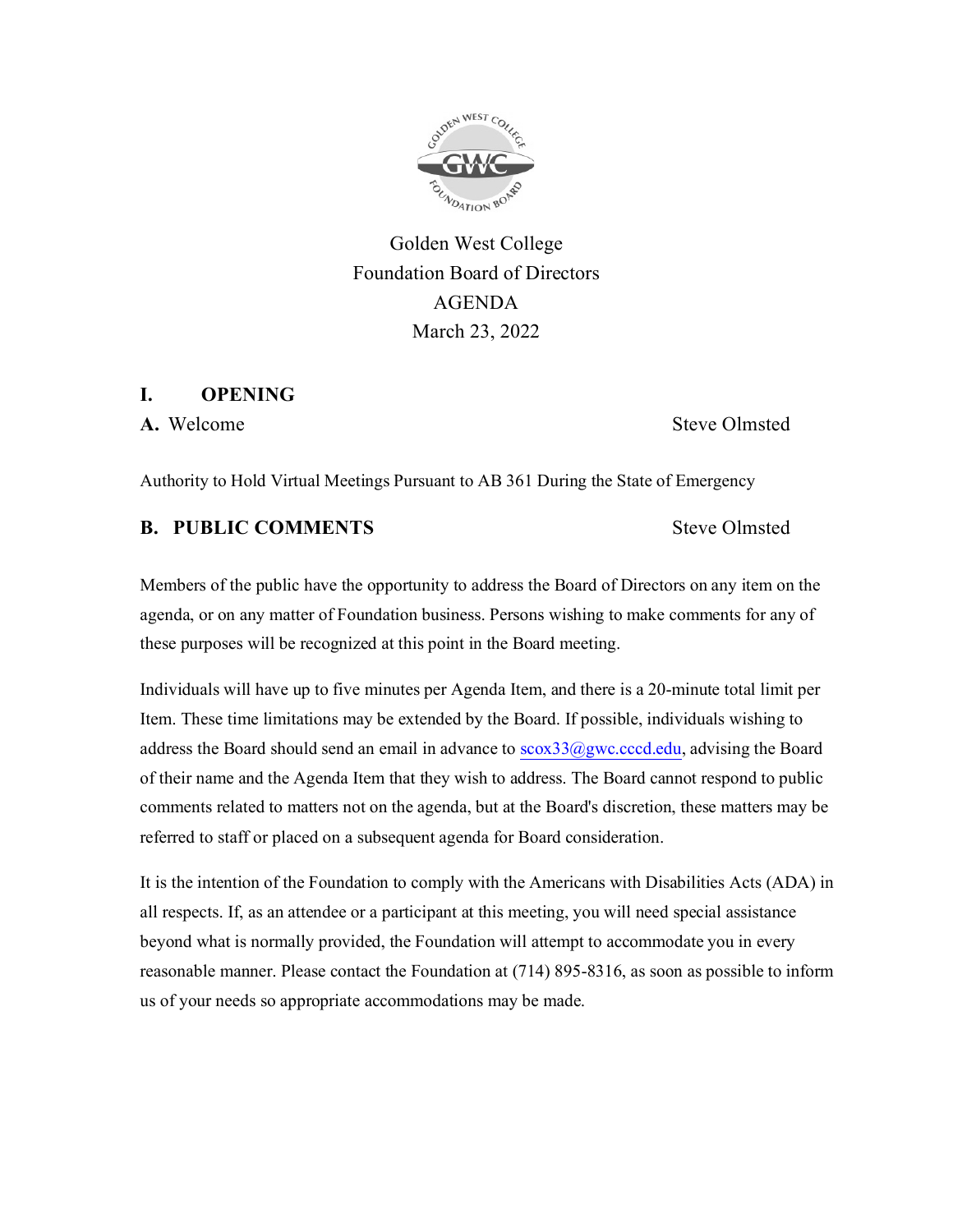## **II. ACTION**

A. Approval of Minutes, 01/26/2022 Steve Olmsted

- **B.** Treasure Report Paul Wisner
- **C.** Investment Report Paul Wisner
- **D.** Ratification of Expenditures Paul Wisner
- **E.** New Board Member Vote Steve Olmsted
- 

### **III. REPORTS**

| A. President's Report & Update     | Tim McGrath          |
|------------------------------------|----------------------|
| <b>B.</b> Facilities Report        | Janet Houlihan       |
| C. ASGWC Report                    | Kaly Mendoza         |
| <b>D.</b> Foundation Report        | <b>Bruce Berman</b>  |
| <b>E.</b> Board Member Resignation | <b>Steve Olmsted</b> |

# **IV. CLOSING**

Future Board Meetings via Zoom @ 10:30 AM – Instructions to be emailed prior. **If the District approves in-person meetings to be held during the year the schedule will change accordingly.**

**2022 Meeting Dates: Outlook meeting requests have been sent for the following dates: 05/25, 07/27, 09/28, 11/16**



Hi there,

Ryan Chung is inviting you to a scheduled Zoom meeting.